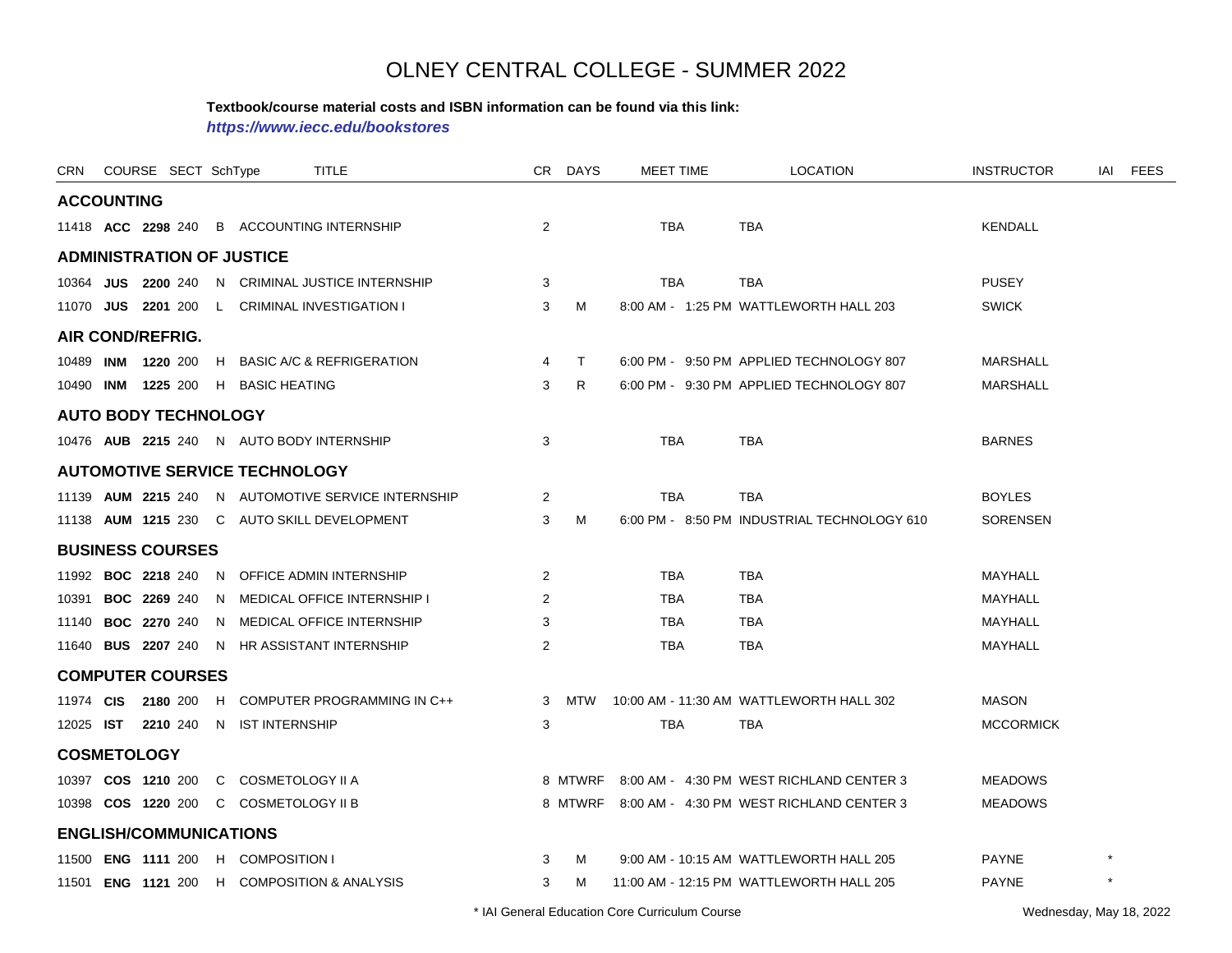| <b>CRN</b>                |              |                     | COURSE SECT SchType |    | TITLE                                                         | CR             | DAYS         | <b>MEET TIME</b> | <b>LOCATION</b>                                | <b>INSTRUCTOR</b> | iai | <b>FEES</b> |
|---------------------------|--------------|---------------------|---------------------|----|---------------------------------------------------------------|----------------|--------------|------------------|------------------------------------------------|-------------------|-----|-------------|
|                           |              |                     |                     |    | <b>ENGLISH/COMMUNICATIONS</b>                                 |                |              |                  |                                                |                   |     |             |
|                           |              |                     |                     |    | 11437 SPE 1101 201 H FUND. OF EFFECTIVE SPEAKING              | 3              |              | <b>TBA</b>       | WATTLEWORTH HALL 104                           | <b>MCDONALD</b>   |     |             |
|                           |              |                     |                     |    | 11496 SPE 1101 202 H FUND. OF EFFECTIVE SPEAKING (5/16-6/3)   |                | 3 TWR        |                  | 9:30 AM - 11:30 AM WATTLEWORTH HALL 104        | <b>MCDONALD</b>   |     |             |
| <b>HEALTH OCCUPATIONS</b> |              |                     |                     |    |                                                               |                |              |                  |                                                |                   |     |             |
|                           |              |                     |                     |    | 11989 HEA 1203 200 C BASIC NURSE ASSIST TRNG PROG (5/27-7/15) | $\overline{7}$ | TF           |                  | 8:00 AM - 3:30 PM WATTLEWORTH HALL 108         | AIKMAN            |     | \$7.50      |
|                           |              |                     |                     | C  |                                                               |                | US           |                  | 6:30 AM - 4:00 PM LAWRENCE COMMUNITY HEALTHCAR |                   |     |             |
| 11970 THM 1260 230        |              |                     |                     | H  | MASSAGE THERAPY REVIEW                                        | -1             | М            |                  | 6:00 PM - 7:30 PM WEST RICHLAND CENTER 10      | <b>BURNETT</b>    |     |             |
| 11971 THM 1262 230        |              |                     |                     |    | H ETHICS FOR MASSAGE THERAPY                                  | 2              | W            |                  | 6:00 PM - 9:30 PM WEST RICHLAND CENTER 10      | <b>BURNETT</b>    |     |             |
| <b>HEALTH/P.E.</b>        |              |                     |                     |    |                                                               |                |              |                  |                                                |                   |     |             |
| 11156 PEI 1100 200        |              |                     |                     |    | <b>B</b> CIRCUIT FITNESS TRAINING                             | $\overline{1}$ |              | <b>TBA</b>       | DR. JOHN STULL THEATRE 101                     | <b>CONLEY</b>     |     | \$30.00     |
| 11157 <b>PEI</b>          |              | <b>2100</b> 200     |                     |    | <b>B</b> ADV. CIRCUIT FITNESS TRNG                            | -1             |              | <b>TBA</b>       | DR. JOHN STULL THEATRE 101                     | <b>CONLEY</b>     |     | \$30.00     |
|                           |              |                     |                     |    | <b>HUMANITIES/FINE ARTS-SEE IAI</b>                           |                |              |                  |                                                |                   |     |             |
| 11962 ART 1116 200        |              |                     |                     | B  | INTRODUCTION TO CERAMICS                                      | 3              | <b>TR</b>    |                  | 1:00 PM - 6:00 PM INDUSTRIAL TECHNOLOGY 621    | YAMATO            |     | \$20.00     |
| 11966                     | ART 2101 200 |                     |                     |    | H UNDERSTANDING ART                                           | 3              | $\mathsf{T}$ |                  | 1:00 PM - 3:30 PM WATTLEWORTH HALL 202         | SANDY             |     |             |
| 11963                     |              | ART 2115 200        |                     | B  | <b>INTERMEDIATE CERAMICS</b>                                  | 3              | <b>TR</b>    |                  | 1:00 PM - 6:00 PM INDUSTRIAL TECHNOLOGY 621    | YAMATO            |     | \$20.00     |
| 11494                     | PHI          |                     | 2101 200            |    | H INTRODUCTION TO ETHICS                                      | 3              | MT           |                  | 10:00 AM - 11:50 AM WATTLEWORTH HALL 102       | <b>KENDALL</b>    |     |             |
| 11495 <b>PHI 2111</b> 200 |              |                     |                     |    | H INTRODUCTION TO LOGIC                                       | 3              | MT           |                  | 12:00 PM - 1:50 PM WATTLEWORTH HALL 102        | <b>KENDALL</b>    |     |             |
|                           |              |                     |                     |    | <b>INDUSTRIAL MAINTENANCE TECH.</b>                           |                |              |                  |                                                |                   |     |             |
|                           |              |                     |                     |    | 10487 INM 2209 240 N INM INTERNSHIP                           | $\overline{2}$ |              | <b>TBA</b>       | <b>TBA</b>                                     | <b>MARSHALL</b>   |     |             |
| <b>MATHEMATICS</b>        |              |                     |                     |    |                                                               |                |              |                  |                                                |                   |     |             |
| 11153 MTH 1102 200        |              |                     |                     |    | H COLLEGE ALGEBRA (6/6-7/18)                                  |                | 4 MTWR       |                  | 9:00 AM - 10:50 AM WATTLEWORTH HALL 110        | <b>BENSON</b>     |     |             |
| 11491                     |              | <b>MTH 1103 200</b> |                     |    | H LIBERAL ARTS MATH (6/6-7/18)                                |                | 3 MTWR       |                  | 11:00 AM - 11:50 AM WATTLEWORTH HALL 110       | <b>BENSON</b>     |     |             |
| 11154                     |              | MTH 1105 200        |                     |    | H TRIGONOMETRY (6/6-7/18)                                     |                | 3 MTWR       |                  | 8:00 AM - 8:50 AM WATTLEWORTH HALL 110         | <b>BENSON</b>     |     |             |
| 10512 MTH 1201 200        |              |                     |                     |    | L TECHNICAL MATHEMATICS                                       | 2              | <b>TR</b>    |                  | 8:00 AM - 9:50 AM WATTLEWORTH HALL 115         | <b>OCHS</b>       |     |             |
| <b>NURSING</b>            |              |                     |                     |    |                                                               |                |              |                  |                                                |                   |     |             |
| 11981 <b>NUR 1203</b> 520 |              |                     |                     |    | H CLINICAL NURSING (5/23-7/12)                                | 6              |              | <b>TBA</b>       | <b>WATTLEWORTH HALL 217</b>                    | <b>HUSTAD</b>     |     | \$109.00    |
|                           |              |                     |                     | H  |                                                               |                |              | <b>TBA</b>       | WATTLEWORTH HALL 213                           |                   |     |             |
|                           |              |                     |                     | н  |                                                               |                |              | <b>TBA</b>       | <b>CLINICAL</b>                                |                   |     |             |
| 11982 <b>NUR 1203</b> 521 |              |                     |                     | H. | CLINICAL NURSING (5/23-7/12)                                  | 6              |              | TBA              | <b>WATTLEWORTH HALL 217</b>                    | <b>HUSTAD</b>     |     | \$109.00    |
|                           |              |                     |                     | н  |                                                               |                |              | <b>TBA</b>       | <b>CLINICAL</b>                                |                   |     |             |
|                           |              |                     |                     | Н  |                                                               |                |              | <b>TBA</b>       | <b>WATTLEWORTH HALL 213</b>                    |                   |     |             |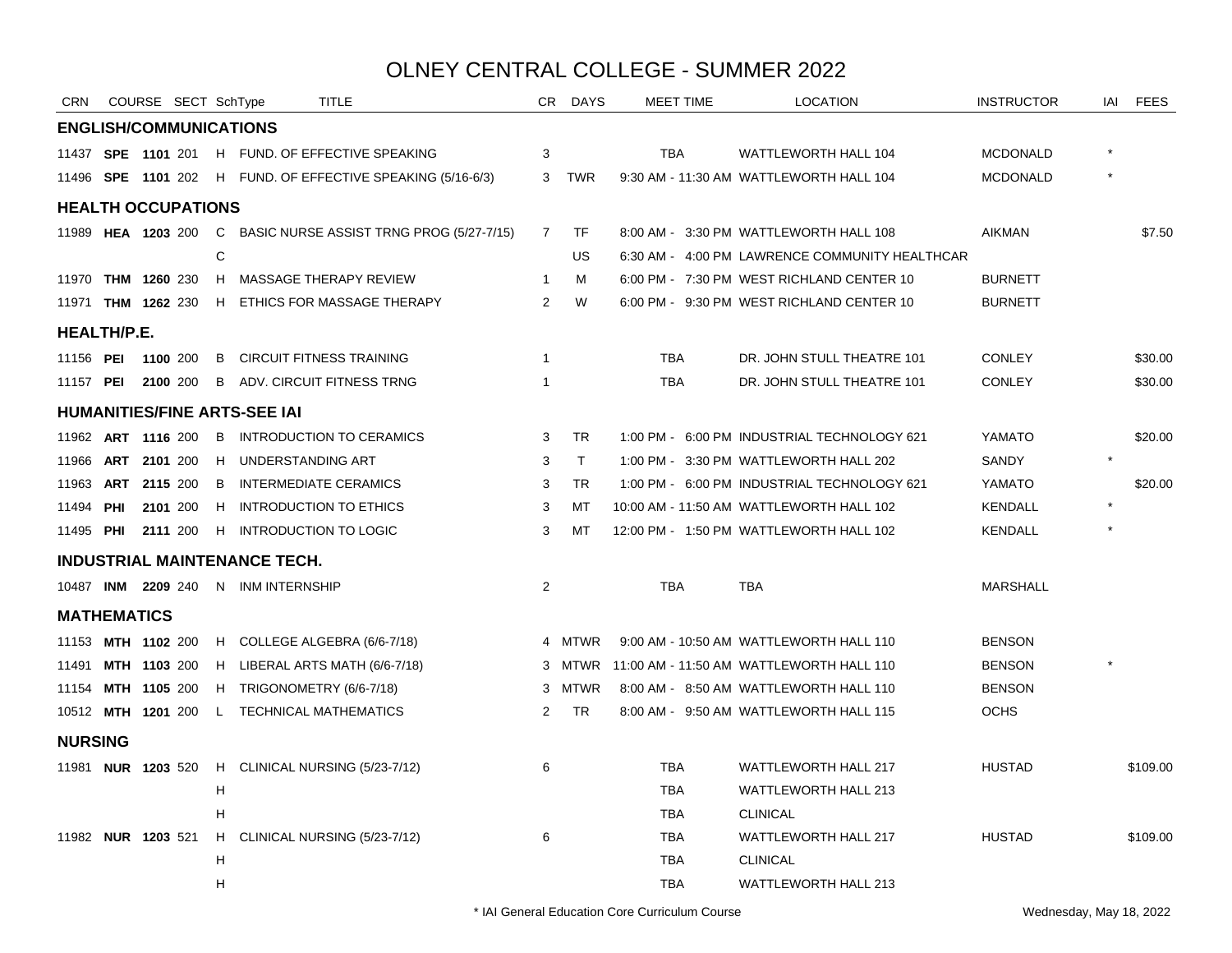| <b>CRN</b>                |     |                     | COURSE SECT SchType |   | TITLE                                                        | CR.            | <b>DAYS</b> | MEET TIME  | <b>LOCATION</b>             | <b>INSTRUCTOR</b> | IAI | <b>FEES</b> |
|---------------------------|-----|---------------------|---------------------|---|--------------------------------------------------------------|----------------|-------------|------------|-----------------------------|-------------------|-----|-------------|
| <b>NURSING</b>            |     |                     |                     |   |                                                              |                |             |            |                             |                   |     |             |
| 11983 <b>NUR 1203</b> 522 |     |                     |                     |   | H CLINICAL NURSING (5/23-7/12)                               | 6              |             | TBA        | WATTLEWORTH HALL 217        | <b>HUSTAD</b>     |     | \$109.00    |
|                           |     |                     |                     | H |                                                              |                |             | TBA        | <b>WATTLEWORTH HALL 213</b> |                   |     |             |
|                           |     |                     |                     | н |                                                              |                |             | <b>TBA</b> | <b>CLINICAL</b>             |                   |     |             |
| 11987 NUR 1204 520        |     |                     |                     |   | H NURSING CONSTRUCTS (6/14-8/10)                             | 3              |             | TBA        | WATTLEWORTH HALL 213        | <b>WILLIAMS</b>   |     | \$114.00    |
|                           |     |                     |                     | H |                                                              |                |             | TBA        | WATTLEWORTH HALL 212        |                   |     |             |
| 11988 <b>NUR 1204</b> 521 |     |                     |                     |   | H NURSING CONSTRUCTS (6/14-8/10)                             | 3              |             | <b>TBA</b> | WATTLEWORTH HALL 213        | <b>WILLIAMS</b>   |     | \$114.00    |
|                           |     |                     |                     | н |                                                              |                |             | <b>TBA</b> | <b>WATTLEWORTH HALL 212</b> |                   |     |             |
| 11984                     |     | <b>NUR 1206 520</b> |                     |   | H PRACTICAL NURSE REVIEW COURSE (5/23-7/1                    | $\overline{1}$ |             | TBA        | WATTLEWORTH HALL 217        | <b>HUSTAD</b>     |     | \$75.00     |
| 11985                     |     | <b>NUR 1207 520</b> |                     |   | H FUNDAMENTALS NURSING SKILLS (5/23-7/12)                    | 2              |             | <b>TBA</b> | <b>WATTLEWORTH HALL 213</b> | <b>HUSTAD</b>     |     | \$29.00     |
| 11986 <b>NUR 1207</b> 521 |     |                     |                     |   | H FUNDAMENTALS NURSING SKILLS (5/23-7/12)                    | $\overline{2}$ |             | TBA        | WATTLEWORTH HALL 213        | <b>HUSTAD</b>     |     | \$29.00     |
|                           |     |                     |                     |   | 12252 NUR 1207 522 H FUNDAMENTALS NURSING SKILLS (5/23-7/12) | 2              |             | <b>TBA</b> | WATTLEWORTH HALL 213        | <b>HUSTAD</b>     |     | \$29.00     |
| <b>ONLINE</b>             |     |                     |                     |   |                                                              |                |             |            |                             |                   |     |             |
| 12127                     |     |                     |                     |   | <b>ABE 0710 4W0 W ADULT BASIC EDUCATION I (7/5-8/15)</b>     | $\overline{c}$ |             | <b>TBA</b> | <b>TBA</b>                  | <b>METZ</b>       |     |             |
| 12248                     |     |                     |                     |   | ABE 0712 4W0 H MATH READINESS (5/16-6/30)                    | 2              |             | TBA        | <b>TBA</b>                  | METZ              |     |             |
| 12123                     |     |                     |                     |   | <b>ABE 0713 4W0 W ADULT BASIC EDUCATION II (5/16-6/30)</b>   | 2              |             | TBA        | <b>TBA</b>                  | METZ              |     |             |
| 12124                     |     |                     |                     |   | ABE 0742 4W0 W ABE CAREER PATHWAYS BRIDGE (5/16-6/30)        | $\mathbf{1}$   |             | TBA        | TBA                         | <b>METZ</b>       |     |             |
| 12128                     |     |                     |                     |   | <b>ABE 0742</b> 4W1 W ABE CAREER PATHWAYS BRIDGE (7/5-8/15)  | $\mathbf{1}$   |             | <b>TBA</b> | <b>TBA</b>                  | <b>METZ</b>       |     |             |
| 10018                     |     |                     |                     |   | <b>ACC 1101 1WO W APPLIED ACCOUNTING</b>                     | 4              |             | <b>TBA</b> | <b>TBA</b>                  | MAYHALL           |     |             |
| 11362                     |     | ACC 1202 200        |                     |   | W QUICKBOOKS I (6/6-6/30)                                    | $\overline{2}$ |             | <b>TBA</b> | <b>TBA</b>                  | <b>KENDALL</b>    |     |             |
| 11363                     |     | ACC 1203 200        |                     |   | W QUICKBOOKS II $(7/1-8/1)$                                  | 2              |             | TBA        | TBA                         | <b>KENDALL</b>    |     |             |
| 10311                     |     | ACC 2101 200        |                     |   | W FINANCIAL ACCOUNTING                                       | 4              |             | TBA        | TBA                         | <b>URFER</b>      |     |             |
| 10312 ACC 2102 200        |     |                     |                     |   | W MANAGERIAL ACCOUNTING                                      | 4              |             | <b>TBA</b> | TBA                         | <b>URFER</b>      |     |             |
| 10102 <b>ART 1113</b> 3W0 |     |                     |                     |   | W INTRODUCTION TO DRAWING                                    | 3              |             | <b>TBA</b> | TBA                         | <b>CONN</b>       |     |             |
| 10440                     |     | ART 1117 200        |                     |   | W INTRODUCTION TO PHOTOGRAPHY                                | 3              |             | <b>TBA</b> | TBA                         | SANDY             |     |             |
| 10019                     |     |                     | <b>ART 1141</b> 1W0 |   | W CINEMA APPRECIATION                                        | 3              |             | <b>TBA</b> | <b>TBA</b>                  | <b>WHITE</b>      |     |             |
| 10103                     |     |                     | <b>ART 1181</b> 3W0 |   | W ART HISTORY I                                              | 3              |             | <b>TBA</b> | <b>TBA</b>                  | <b>CONN</b>       |     |             |
| 10104                     |     |                     |                     |   | ART 2181 3W0 W ART HISTORY II                                | 3              |             | TBA        | TBA                         | <b>CONN</b>       |     |             |
| 11964                     |     | ART 2191 200        |                     |   | W GLOBAL ART HISTORY                                         | 3              |             | <b>TBA</b> | <b>TBA</b>                  | SANDY             |     |             |
| 12129                     |     |                     |                     |   | ASE 0803 4W0 W GED TEST PREPARATION I (7/5-8/15)             | 2              |             | <b>TBA</b> | TBA                         | METZ              |     |             |
| 12125                     |     |                     |                     |   | ASE 0804 4W0 W GED TEST PREPARATION II (5/16-6/30)           | $\overline{2}$ |             | <b>TBA</b> | <b>TBA</b>                  | <b>METZ</b>       |     |             |
| 12126                     | ASE |                     |                     |   | 0842 4W0 W ASE CAREER PATHWAYS BRIDGE (5/16-6/30)            | $\mathbf{1}$   |             | <b>TBA</b> | TBA                         | <b>METZ</b>       |     |             |
|                           |     |                     |                     |   | 12130 ASE 0842 4W1 W ASE CAREER PATHWAYS BRIDGE (7/5-8/15)   | $\mathbf{1}$   |             | <b>TBA</b> | <b>TBA</b>                  | <b>METZ</b>       |     |             |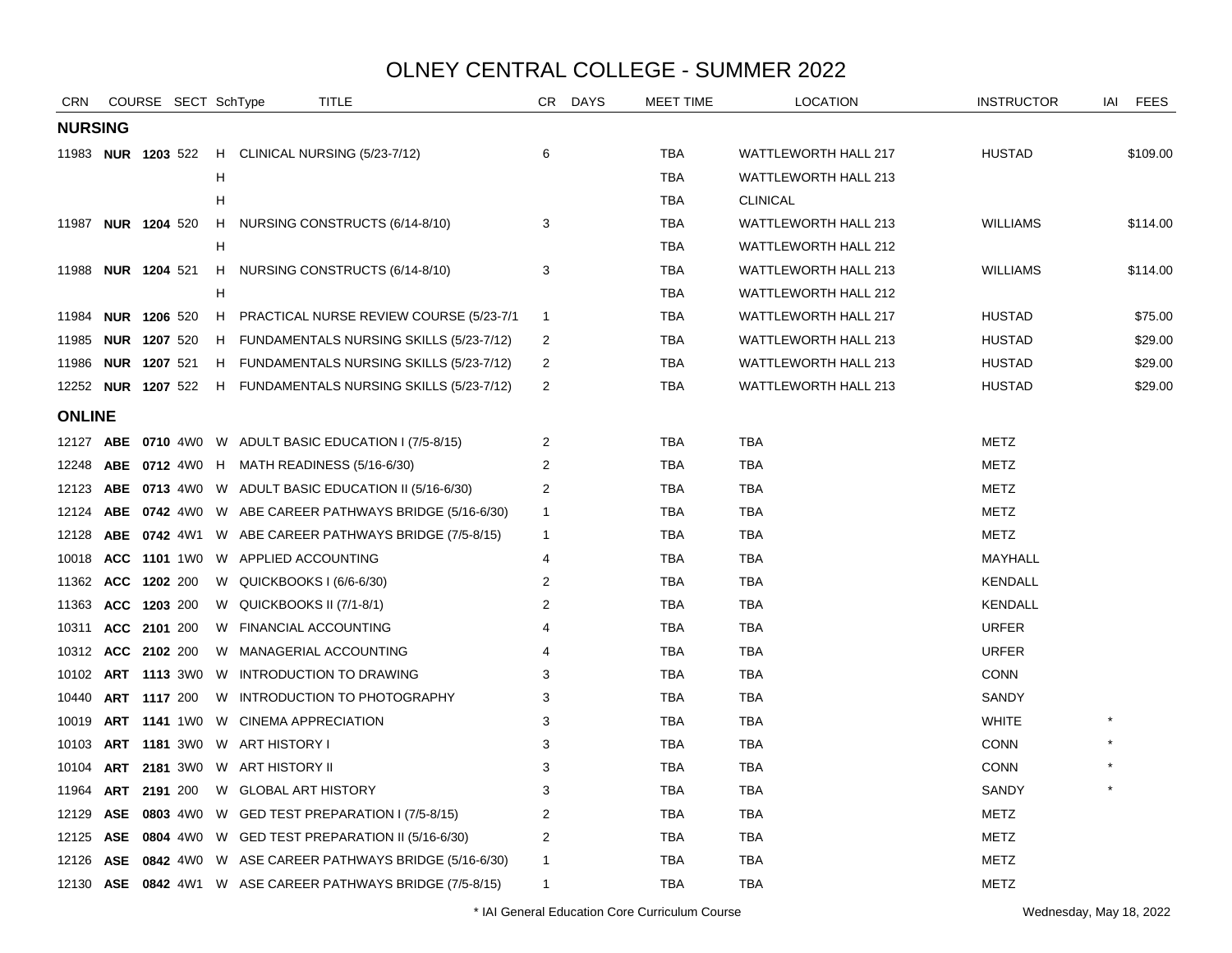| <b>CRN</b>                |                     |          | COURSE SECT SchType |   | <b>TITLE</b>                                               | CR           | DAYS | <b>MEET TIME</b> |            | LOCATION | <b>INSTRUCTOR</b>  | IAI | <b>FEES</b> |
|---------------------------|---------------------|----------|---------------------|---|------------------------------------------------------------|--------------|------|------------------|------------|----------|--------------------|-----|-------------|
|                           | <b>ONLINE</b>       |          |                     |   |                                                            |              |      |                  |            |          |                    |     |             |
| 10968                     |                     |          |                     |   | <b>BMG 2103 3WO W BUSINESS STATISTICS (6/6-7/18)</b>       | 3            |      | TBA              | TBA        |          | <b>BROWN</b>       |     |             |
| 10271                     |                     |          |                     |   | <b>BMG 2204 3W0 W HUMAN RESOURCE MANAGEMENT</b>            | 3            |      | TBA              | TBA        |          | <b>BAKER</b>       |     |             |
| 10315                     | <b>BOC 1201 200</b> |          |                     |   | W BEGINNING KEYBOARDING                                    | 2            |      | <b>TBA</b>       | <b>TBA</b> |          | SWINSON            |     |             |
| 10317                     | <b>BOC 2202 200</b> |          |                     |   | W PROFESSIONAL PORTFOLIO                                   | 2            |      | TBA              | <b>TBA</b> |          | MAYHALL            |     |             |
| 10318                     | <b>BOC 2268 200</b> |          |                     |   | W MEDICAL OFFICE SEMINAR I                                 | -1           |      | TBA              | TBA        |          | MAYHALL            |     |             |
| 11060                     | <b>BUS</b>          |          | <b>1101</b> 4W0     | W | <b>INTRODUCTION TO BUSINESS</b>                            | 3            |      | <b>TBA</b>       | <b>TBA</b> |          | <b>RESOR</b>       |     |             |
| 10319                     | <b>BUS 2101 200</b> |          |                     |   | W BUSINESS LAW 1                                           | 3            |      | TBA              | TBA        |          | <b>URFER</b>       |     |             |
| 10153                     |                     |          |                     |   | <b>BUS 2201</b> 4W0 W PRINCIPLES OF MANAGEMENT (6/6-7/18)  | 3            |      | TBA              | <b>TBA</b> |          | <b>BLACK</b>       |     |             |
| 11426                     |                     |          |                     |   | <b>CHM 1115 3WO W CHEMISTRY AND SOCIETY</b>                | 4            |      | <b>TBA</b>       | <b>TBA</b> |          | <b>GEMEINHARDT</b> |     |             |
| 10031                     |                     |          |                     |   | <b>CHM 1120 3WO W INTRODUCTORY CHEMISTRY</b>               | 5            |      | TBA              | <b>TBA</b> |          | <b>BRUCK</b>       |     |             |
| 10032                     |                     |          |                     |   | <b>CHM 1130 3WO W GENERAL CHEMISTRY I</b>                  | 5            |      | TBA              | TBA        |          | <b>GEMEINHARDT</b> |     |             |
| 11702                     |                     |          | <b>CHM 1132 3W0</b> |   | W GENERAL CHEMISTRY II                                     | 5            |      | TBA              | TBA        |          | <b>BRUCK</b>       |     |             |
| 11991                     | <b>CIS</b>          | 1104 200 |                     |   | W INTRO LEARNING SERVICES ONLINE (5/9-6/30)                | 0.5          |      | TBA              | <b>TBA</b> |          | <b>BENNETT</b>     |     |             |
| 12185                     | <b>CIS</b>          |          |                     |   | 1104 3W0 W INTRO LEARNING SERVICES ONLINE (7/5-9/2)        | 0.5          |      | TBA              | TBA        |          | <b>HALLAM</b>      |     |             |
| 12188                     | <b>CIS</b>          |          | <b>1104</b> 4W0     |   | W INTRO LEARNING SERVICES ONLINE (7/5-9/2)                 | 0.5          |      | <b>TBA</b>       | <b>TBA</b> |          | <b>HALLAM</b>      |     |             |
| 12208                     | <b>CIS</b>          |          | <b>1104</b> 1W0     |   | W INTRO LEARNING SERVICES ONLINE (7/5-9/2)                 | 0.5          |      | TBA              | TBA        |          | HALLAM             |     |             |
| 10320                     | <b>CIS</b>          |          | 1278 200            |   | W SPREADSHEET                                              | $\mathbf{3}$ |      | <b>TBA</b>       | <b>TBA</b> |          | <b>BENNETT</b>     |     |             |
| 10321                     | <b>CIS</b>          |          | 1286 200            |   | W DATABASE                                                 | 3            |      | <b>TBA</b>       | <b>TBA</b> |          | <b>BENNETT</b>     |     |             |
| 10324                     | <b>DAP</b>          | 1201 200 |                     |   | W BUSINESS COMPUTER SYSTEMS                                | 3            |      | <b>TBA</b>       | <b>TBA</b> |          | <b>BENNETT</b>     |     |             |
| 10325                     | <b>DAP</b>          | 1236 200 |                     |   | W KEYBOARDING ESSENTIALS                                   | 3            |      | TBA              | TBA        |          | MAYHALL            |     |             |
| 10326                     | <b>DAP</b>          | 2202 200 |                     |   | W WORD PROCESSING I                                        | 3            |      | <b>TBA</b>       | <b>TBA</b> |          | MAYHALL            |     |             |
| 12049                     | <b>ECD</b>          |          | <b>1202</b> 3W0     |   | W CHILDHOOD TEACHING TECH I                                |              |      | TBA              | TBA        |          | CADWALADER         |     |             |
| 10238                     | ECD                 |          | <b>1203</b> 3W0     |   | W HEALTH AND SAFETY OF CHILDREN                            | 3            |      | TBA              | TBA        |          | CADWALADER         |     |             |
| 11512                     |                     |          |                     |   | <b>ECD 1257</b> 3W0 W EXPLORING THE ARTS (6/6-7/18)        |              |      | <b>TBA</b>       | <b>TBA</b> |          | CADWALADER         |     |             |
| 10237                     |                     |          |                     |   | <b>ECD 2201 3WO W ADM CHILDHOOD FACILITIES</b>             | 4            |      | TBA              | TBA        |          | CADWALADER         |     |             |
| 10990                     |                     |          |                     |   | <b>ECN</b> 1101 3W0 W INTRODUCTION TO ECONOMICS (6/6-7/18) | 3            |      | <b>TBA</b>       | <b>TBA</b> |          | <b>MCMURRAY</b>    |     |             |
| 10021                     |                     |          |                     |   | <b>ECN 2101 1WO W PRINCIPLES OF MACROECONOMICS</b>         | 3            |      | TBA              | TBA        |          | MAYHALL            |     |             |
| 10327                     | ECN 2102 200        |          |                     |   | W PRINCIPLES OF MICROECONOMICS                             | 3            |      | <b>TBA</b>       | <b>TBA</b> |          | <b>KENDALL</b>     |     |             |
| 10328                     | EDU 1101 200        |          |                     |   | W CULTURAL DIVERSITY                                       | 3            |      | TBA              | <b>TBA</b> |          | <b>SWINSON</b>     |     |             |
| 11415                     |                     |          |                     |   | <b>EDU 1102 3WO W BASIC ACT FOR ELEM/SEC SCHOOLS</b>       | 3            |      | <b>TBA</b>       | <b>TBA</b> |          | CADWALADER         |     |             |
| 11148                     | EDU 1104 200        |          |                     |   | W EXPLORATIONS OF EARLY LEARNING                           | 3            |      | TBA              | TBA        |          | <b>WILLIAMS</b>    |     |             |
| 10415 <b>EDU 1107</b> 4W0 |                     |          |                     |   | W HEALTH                                                   | 3            |      | <b>TBA</b>       | <b>TBA</b> |          | <b>FIEBER</b>      |     |             |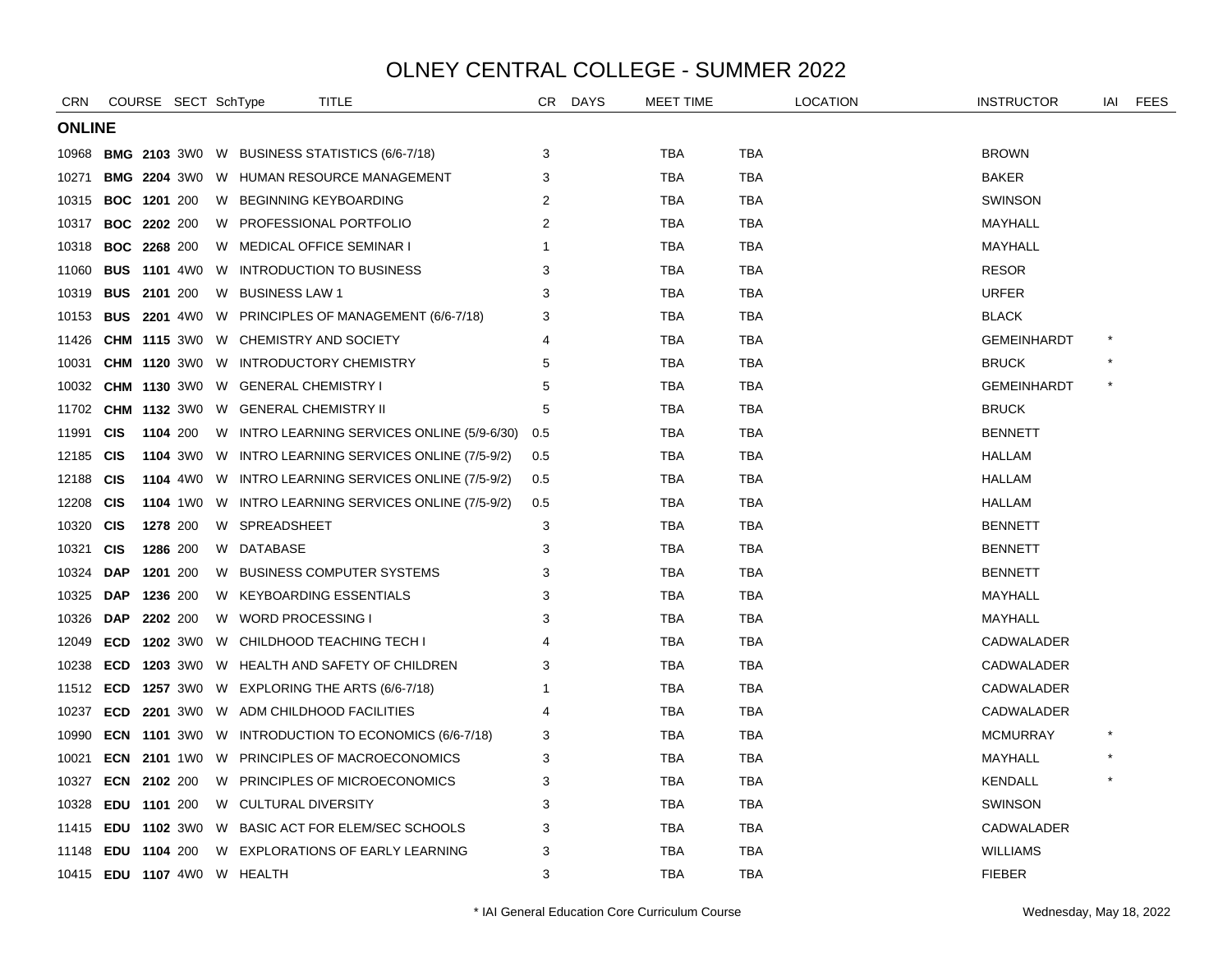| <b>CRN</b>       |               | COURSE SECT SchType |  |  | TITLE                                                         | CR.         | <b>DAYS</b> | <b>MEET TIME</b> | <b>LOCATION</b>                                   | <b>INSTRUCTOR</b>  | iai     | <b>FEES</b> |  |
|------------------|---------------|---------------------|--|--|---------------------------------------------------------------|-------------|-------------|------------------|---------------------------------------------------|--------------------|---------|-------------|--|
|                  | <b>ONLINE</b> |                     |  |  |                                                               |             |             |                  |                                                   |                    |         |             |  |
| 12084            |               |                     |  |  | <b>EDU 1600 4W0 W BASIC PEDAGOGICAL PRACTICES (6/29-8/24)</b> | $\mathbf 1$ |             | <b>TBA</b>       | <b>TBA</b>                                        | <b>AMBROSE</b>     |         |             |  |
| 10331            |               | EDU 2150 200        |  |  | W THE WHOLE CHILD                                             | 3           |             | <b>TBA</b>       | <b>TBA</b>                                        | <b>WILLIAMS</b>    |         |             |  |
| 11967            |               | <b>ENG 1101 200</b> |  |  | W INTRODUCTION TO COMPOSITION                                 | 3           |             | TBA              | <b>TBA</b>                                        | <b>PAYNE</b>       |         |             |  |
| 10985            |               |                     |  |  | <b>ENG 1111 3W1 W COMPOSITION I</b>                           | 3           |             | <b>TBA</b>       | <b>TBA</b>                                        | ZIMMERMAN          |         |             |  |
| 10022            |               |                     |  |  | <b>ENG 1121 1WO W COMPOSITION &amp; ANALYSIS</b>              | 3           |             | <b>TBA</b>       | <b>TBA</b>                                        | <b>WHITE</b>       |         |             |  |
| 10333            |               | <b>ENG 1201 200</b> |  |  | W COMMUNICATIONS                                              | 3           |             | <b>TBA</b>       | <b>TBA</b>                                        | <b>MULVEY</b>      |         |             |  |
| 10334            |               | <b>ENG 1212 200</b> |  |  | W TECHNICAL WRITING                                           | 3           |             | TBA              | TBA                                               | KENDALL            |         |             |  |
| 10322            |               |                     |  |  | GEG 1103 1W0 W INTRODUCTORY METEOROLOGY                       | 3           |             | <b>TBA</b>       | TBA                                               | <b>MATTHEWS</b>    | $\star$ |             |  |
| 12030            |               |                     |  |  | GEG 1105 1W0 W INTRO TO HUMAN GEOGRAPHY                       | 3           |             | <b>TBA</b>       | <b>TBA</b>                                        | <b>BOYCE</b>       |         |             |  |
| 11488            |               |                     |  |  | GEL 1110 3W0 W GENERAL GEOLOGY                                | 3           |             | TBA              | <b>TBA</b>                                        | <b>HNETKOVSKY</b>  |         |             |  |
| 10337            |               | <b>GEN 2297 200</b> |  |  | W EMPLOYMENT SKILLS                                           | 2           |             | TBA              | TBA                                               | KENDALL            |         |             |  |
| 11828            |               | GEN 2297 1H0        |  |  | H EMPLOYMENT SKILLS                                           | 3           | <b>MW</b>   |                  | 5:00 PM - 6:15 PM H.L. CRISP EDUCATION CENTER 106 | <b>MATTHEWS</b>    |         |             |  |
| 10338            |               | <b>HEA 1225 200</b> |  |  | W INTRO TO MEDICAL TERMINOLOGY                                | 3           |             | <b>TBA</b>       | <b>TBA</b>                                        | MAYHALL            |         |             |  |
| 11957            |               |                     |  |  | <b>HEA</b> 1231 3W0 W MOTOR BEHAVIOR $(5/23-7/14)$            | 3           |             | <b>TBA</b>       | <b>TBA</b>                                        | <b>GILL</b>        |         |             |  |
| 10342            |               | <b>HEA 2215 200</b> |  |  | W ELECTRONIC MED RECORDS MGMT                                 | 3           |             | TBA              | <b>TBA</b>                                        | <b>BENNETT</b>     |         |             |  |
| 12065            |               |                     |  |  | <b>HEC 1101 4W0 W NUTRITION</b>                               | 3           |             | <b>TBA</b>       | <b>TBA</b>                                        | <b>FIEBER</b>      |         |             |  |
| 10344            | HIS           | 1104 200            |  |  | W HISTORY OF EASTERN CIVIL I                                  |             |             | <b>TBA</b>       | <b>TBA</b>                                        | <b>DENTON</b>      |         |             |  |
| 11061            | HIS           |                     |  |  | 1111 4W0 W WESTERN CIV BEFORE 1600 AD (6/6-7/18)              | 3           |             | TBA              | <b>TBA</b>                                        | <b>BLACK</b>       |         |             |  |
| 10345            | HIS           | 1112 200            |  |  | W WESTERN CIV AFTER 1600 AD                                   | 3           |             | TBA              | TBA                                               | <b>DENTON</b>      |         |             |  |
| 10991            | HIS           |                     |  |  | 1120 3W0 W WORLD HISTORY TO 1500 (6/6-7/18)                   | 3           |             | <b>TBA</b>       | <b>TBA</b>                                        | <b>MCMURRAY</b>    |         |             |  |
| 10992            | HIS           |                     |  |  | 1121 3W0 W WORLD HISTORY SINCE 1500 (6/6-7/18)                | 3           |             | TBA              | <b>TBA</b>                                        | <b>MCMURRAY</b>    |         |             |  |
| 10346            | HIS           | 2101 200            |  |  | W U.S. HISTORY TO 1877                                        | 3           |             | <b>TBA</b>       | <b>TBA</b>                                        | <b>DENTON</b>      |         |             |  |
| 11151            | HIS           | 2102 200            |  |  | W U.S. HISTORY SINCE 1877                                     | 3           |             | TBA              | TBA                                               | <b>DENTON</b>      |         |             |  |
| 10349            | HIS           | 2103 200            |  |  | W ILLINOIS HISTORY                                            | 3           |             | <b>TBA</b>       | <b>TBA</b>                                        | <b>DENTON</b>      |         |             |  |
| 10995            | HIS           |                     |  |  | 2124 3W0 W CONTEMP HISTORY: U.S SINCE 1945 (6/6-7/18)         | 3           |             | TBA              | <b>TBA</b>                                        | <b>MCMURRAY</b>    |         |             |  |
| 11475            |               |                     |  |  | <b>HUM 1111 3WO W INTRO TO ART MUSIC &amp; THEATRE</b>        | 3           |             | TBA              | <b>TBA</b>                                        | <b>STROUGHMATT</b> |         |             |  |
| 11975            |               |                     |  |  | <b>HUM 2151 1WO W INTRO TO ASIAN CULTURE</b>                  | 3           |             | TBA              | TBA                                               | <b>BOYCE</b>       |         |             |  |
| 10486            | INM           | 1221 200            |  |  | W INTRO TO HVACR                                              | 2           |             | <b>TBA</b>       | <b>TBA</b>                                        | <b>MARSHALL</b>    |         |             |  |
| 10488            | INM           | 2210 200            |  |  | W OCCUPATIONAL SAFETY (OSHA)                                  | 2           |             | <b>TBA</b>       | <b>TBA</b>                                        | <b>MARSHALL</b>    |         |             |  |
| 12120            | JLM           |                     |  |  | 1111 4W0 W SURVEY OF MASS MEDIA                               | 3           |             | TBA              | TBA                                               | <b>BLACK</b>       |         |             |  |
| 11121            | LIT           |                     |  |  | 2101 1WO W INTRODUCTION TO LITERATURE                         | 3           |             | TBA              | <b>TBA</b>                                        | <b>YORK</b>        |         |             |  |
| 12119 <b>LIT</b> |               |                     |  |  | 2132 4W0 W WORLD LITERATURE SINCE 1620                        | 3           |             | <b>TBA</b>       | <b>TBA</b>                                        | WELLEN             |         |             |  |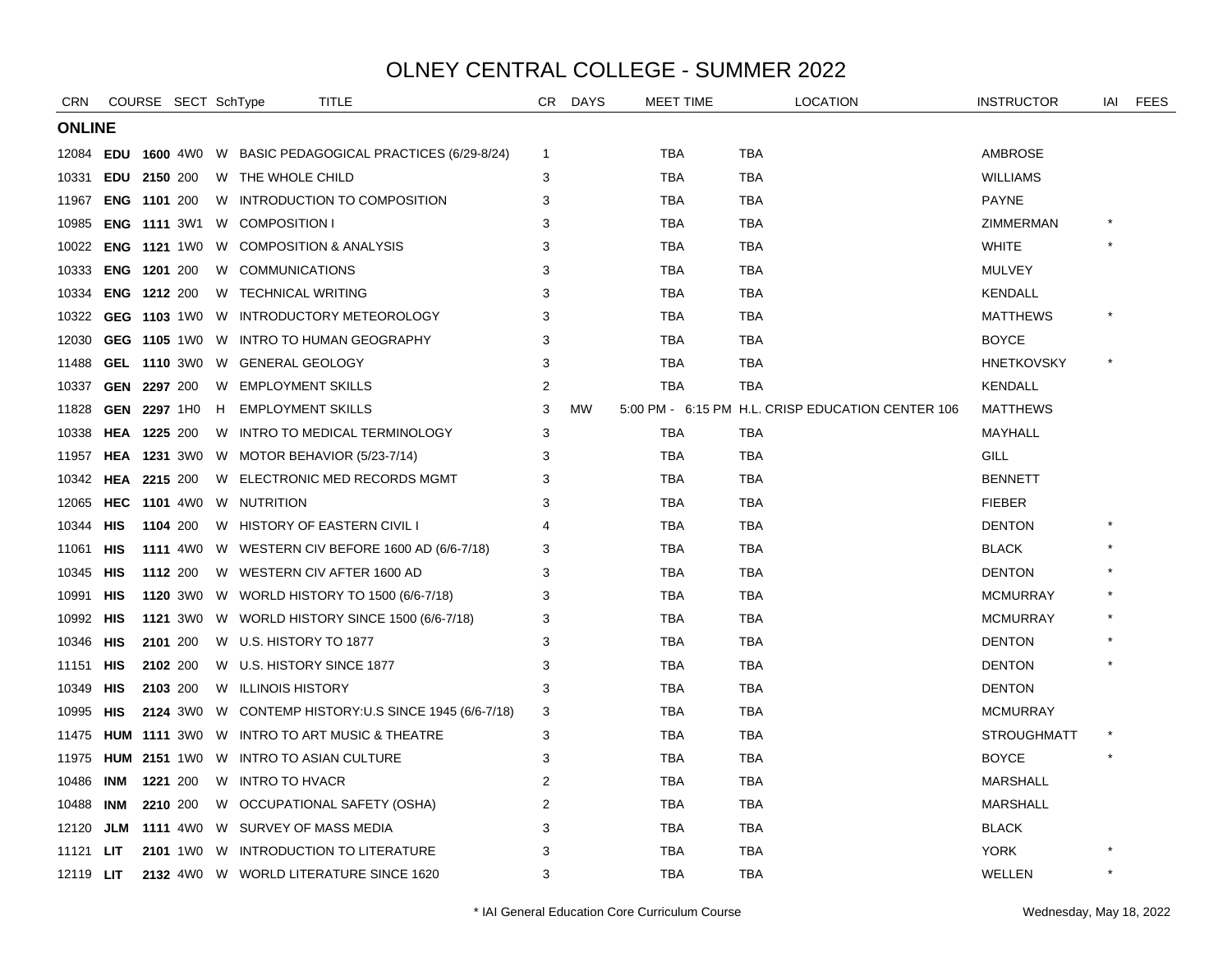| <b>CRN</b> |               | COURSE SECT SchType |  |  |                                             | <b>TITLE</b>                                                  | CR | <b>DAYS</b> | MEET TIME  |            | LOCATION | <b>INSTRUCTOR</b> | IAI | <b>FEES</b> |
|------------|---------------|---------------------|--|--|---------------------------------------------|---------------------------------------------------------------|----|-------------|------------|------------|----------|-------------------|-----|-------------|
|            | <b>ONLINE</b> |                     |  |  |                                             |                                                               |    |             |            |            |          |                   |     |             |
| 10350 LIT  |               | 2135 200            |  |  | W WOMEN IN LITERATURE                       |                                                               | 3  |             | <b>TBA</b> | TBA        |          | <b>PAYNE</b>      |     |             |
| 10096      | LIT           |                     |  |  |                                             | 2143 3W0 W UNDERSTANDING THE SHORT STORY                      | 3  |             | <b>TBA</b> | TBA        |          | <b>SHANER</b>     |     |             |
| 10155      | LSC           |                     |  |  | 1101 4W0 W GENERAL BIOLOGY I                |                                                               |    |             | <b>TBA</b> | <b>TBA</b> |          | <b>HNETKOVSKY</b> |     |             |
| 12036      | <b>LSC</b>    |                     |  |  | 1103 3W0 W GENERAL BOTANY                   |                                                               |    |             | <b>TBA</b> | <b>TBA</b> |          | <b>ROBB</b>       |     |             |
| 10536      | <b>LSC</b>    | 1105 200            |  |  | W ENVIRONMENTAL BIOLOGY                     |                                                               | 4  |             | <b>TBA</b> | <b>TBA</b> |          | <b>BERGBOWER</b>  |     |             |
| 12037      | <b>LSC</b>    | <b>1106</b> 3W0     |  |  |                                             | W INTRODUCTION TO BIOLOGY                                     |    |             | <b>TBA</b> | <b>TBA</b> |          | <b>ROBB</b>       |     |             |
| 11152      | <b>LSC</b>    | 1107 200            |  |  |                                             | W INTRODUCTION TO HUMAN GENETICS                              | З  |             | <b>TBA</b> | <b>TBA</b> |          | <b>BERGBOWER</b>  |     |             |
| 10156      |               |                     |  |  | LSC 2110 4W0 W GENERAL MICROBIOLOGY         |                                                               |    |             | <b>TBA</b> | <b>TBA</b> |          | <b>HNETKOVSKY</b> |     |             |
|            |               |                     |  |  | 12217 LSC 2110 4W1 W GENERAL MICROBIOLOGY   |                                                               |    |             | <b>TBA</b> | <b>TBA</b> |          | <b>HNETKOVSKY</b> |     |             |
| 10157      |               |                     |  |  |                                             | LSC 2111 4W0 W HUMAN ANATOMY & PHYSIOLOGY I                   |    |             | <b>TBA</b> | <b>TBA</b> |          | <b>HNETKOVSKY</b> |     |             |
| 10159      | <b>LSC</b>    |                     |  |  |                                             | 2112 4W0 W HUMAN ANATOMY & PHYSIOLOGY II                      |    |             | <b>TBA</b> | TBA        |          | <b>HNETKOVSKY</b> |     |             |
| 12241      | <b>LSC</b>    |                     |  |  |                                             | 2112 4W1 W HUMAN ANATOMY & PHYSIOLOGY II                      |    |             | <b>TBA</b> | TBA        |          | <b>HNETKOVSKY</b> |     |             |
| 10053      |               |                     |  |  |                                             | LSC 2114 1W0 W INTRO TO HUMAN PATHOPHYSIOLOGY                 | 3  |             | <b>TBA</b> | <b>TBA</b> |          | <b>ROY</b>        |     |             |
| 10353      |               | MED 2209 200        |  |  | W ADVANCED CODING                           |                                                               | 4  |             | <b>TBA</b> | <b>TBA</b> |          | <b>KRAGER</b>     |     |             |
| 10354      |               | MED 2211 200        |  |  | W CERTIFICATION PREP                        |                                                               |    |             | <b>TBA</b> | <b>TBA</b> |          | MAYHALL           |     |             |
| 10356      |               | MED 2298 200        |  |  | W CODING PRACTICUM                          |                                                               | 3  |             | <b>TBA</b> | <b>TBA</b> |          | MAYHALL           |     |             |
| 10970      |               |                     |  |  |                                             | MTH 1102 3W0 W COLLEGE ALGEBRA (6/6-7/18)                     |    |             | <b>TBA</b> | <b>TBA</b> |          | <b>BROWN</b>      |     |             |
| 11264      |               |                     |  |  |                                             | <b>MTH 1102 3W1 W COLLEGE ALGEBRA (6/6-7/18)</b>              |    |             | <b>TBA</b> | <b>TBA</b> |          | <b>BROWN</b>      |     |             |
| 10971      |               |                     |  |  |                                             | <b>MTH 1103</b> 3W0 W LIBERAL ARTS MATH (6/6-7/18)            |    |             | <b>TBA</b> | <b>TBA</b> |          | <b>BROWN</b>      |     |             |
| 10972      |               |                     |  |  |                                             | <b>MTH 1104</b> 3W0 W QUANTITATIVE REASONING (6/6-7/18)       | 3  |             | <b>TBA</b> | <b>TBA</b> |          | <b>BROWN</b>      |     |             |
| 10973      |               |                     |  |  | MTH 1105 3W0 W TRIGONOMETRY (6/6-7/18)      |                                                               | 3  |             | <b>TBA</b> | TBA        |          | <b>BROWN</b>      |     |             |
| 12173      |               |                     |  |  |                                             | <b>MTH 1121 1WO W MATHEMATICS FOR ELE. MAJORS</b>             |    |             | <b>TBA</b> | TBA        |          | <b>SCHUCKER</b>   |     |             |
| 10974      |               |                     |  |  |                                             | <b>MTH 1131 3WO W INTRODUCTION TO STATISTICS (6/6-7/18)</b>   | 3  |             | <b>TBA</b> | <b>TBA</b> |          | <b>BROWN</b>      |     |             |
| 11285      |               |                     |  |  |                                             | MTH 1131 3W1 W INTRODUCTION TO STATISTICS (6/6-7/18)          | 3  |             | <b>TBA</b> | TBA        |          | <b>BROWN</b>      |     |             |
| 10358      |               | <b>MTH 1151 200</b> |  |  | W FINITE MATHEMATICS                        |                                                               | 3  |             | <b>TBA</b> | TBA        |          | <b>BOHNHOFF</b>   |     |             |
| 10310      |               | MTH 1152 200        |  |  | W APPLIED CALCULUS                          |                                                               | 4  |             | <b>TBA</b> | <b>TBA</b> |          | <b>BOHNHOFF</b>   |     |             |
| 10975      |               |                     |  |  |                                             | MTH 1171 3WO W CALC. & ANALYTIC GEOMETRY I (6/6-7/18)         | 5  |             | <b>TBA</b> | <b>TBA</b> |          | <b>BROWN</b>      |     |             |
| 10976      |               |                     |  |  |                                             | <b>MTH 1172</b> 3W0 W CALC. & ANALYTIC GEOMETRY II (6/6-7/18) | 5  |             | <b>TBA</b> | <b>TBA</b> |          | <b>BROWN</b>      |     |             |
| 10129      |               |                     |  |  | <b>MTH 1201 1WO W TECHNICAL MATHEMATICS</b> |                                                               | 4  |             | <b>TBA</b> | <b>TBA</b> |          | <b>MATTHEWS</b>   |     |             |
| 10977      |               |                     |  |  |                                             | MTH 2173 3W0 W CALC. & ANALYTIC GEOMETRY III (6/6-7/18)       | 4  |             | <b>TBA</b> | <b>TBA</b> |          | <b>BROWN</b>      |     |             |
| 10308      |               | <b>MUS 1101 201</b> |  |  | W MUSIC APPRECIATION                        |                                                               | 3  |             | <b>TBA</b> | TBA        |          | <b>PITTMAN</b>    |     |             |
| 10966      |               | <b>MUS 1101 200</b> |  |  |                                             | W MUSIC APPRECIATION (5/16-6/3)                               | 3  |             | <b>TBA</b> | <b>TBA</b> |          | <b>PITTMAN</b>    |     |             |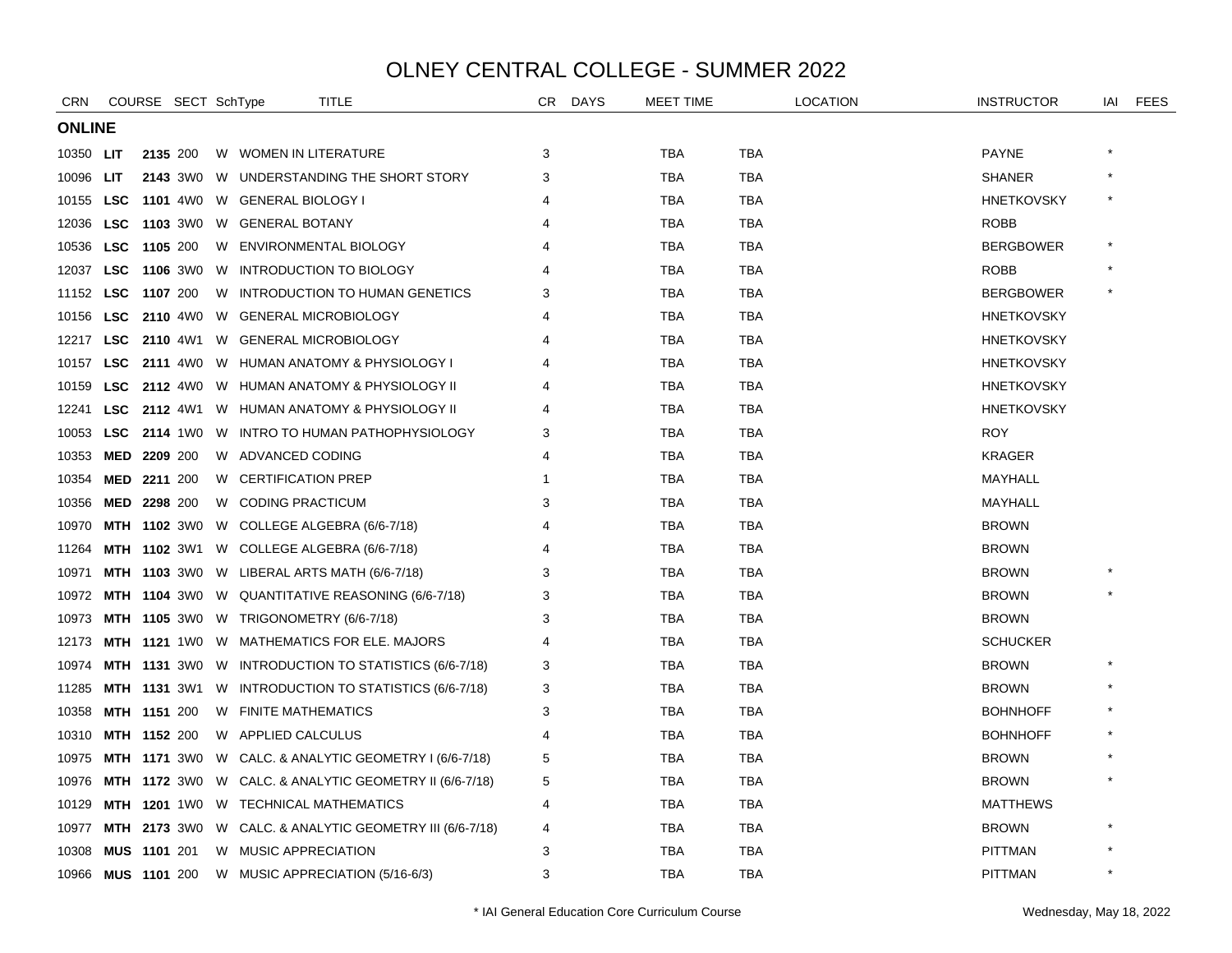| <b>CRN</b>                |              | COURSE SECT SchType |    |                                                 | TITLE                                                       | CR  | <b>DAYS</b> | <b>MEET TIME</b>      | <b>LOCATION</b>                         | <b>INSTRUCTOR</b>  | IAI     | <b>FEES</b> |
|---------------------------|--------------|---------------------|----|-------------------------------------------------|-------------------------------------------------------------|-----|-------------|-----------------------|-----------------------------------------|--------------------|---------|-------------|
| <b>ONLINE</b>             |              |                     |    |                                                 |                                                             |     |             |                       |                                         |                    |         |             |
|                           |              |                     |    | 10127 MUS 1102 1W0 W HISTORY OF AMERICAN MUSIC  |                                                             | 3   |             | TBA                   | TBA                                     | <b>PATILLA</b>     |         |             |
| 11713                     |              |                     |    |                                                 | <b>MUS 1103 3WO W MUSIC IN MULTICULTURAL AMERICA</b>        | 3   |             | TBA                   | <b>TBA</b>                              | <b>STROUGHMATT</b> |         |             |
| 10307                     |              | <b>PEG 1137 200</b> |    |                                                 | W FIRST AID & SAFETY EDUCATION                              | 3   |             | <b>TBA</b>            | <b>TBA</b>                              | <b>BARBEE</b>      |         |             |
| 10010                     | PHI          |                     |    | 2101 1WO W INTRODUCTION TO ETHICS               |                                                             | 3   |             | <b>TBA</b>            | <b>TBA</b>                              | <b>BOYCE</b>       |         |             |
| 10024                     | <b>PHI</b>   |                     |    | 2141 1W0 W ETHICS IN MED. COMM.                 |                                                             | 3   |             | <b>TBA</b>            | <b>TBA</b>                              | <b>ROY</b>         |         |             |
| 10255                     |              |                     |    | PHY 1120 3WO W PHYSICS I                        |                                                             | 5   |             | <b>TBA</b>            | <b>TBA</b>                              | <b>KING</b>        |         |             |
| 10256                     |              |                     |    | <b>PHY 2110 3WO W GENERAL PHYSICS I</b>         |                                                             | 5   |             | <b>TBA</b>            | <b>TBA</b>                              | <b>KING</b>        |         |             |
| 10993                     |              |                     |    |                                                 | <b>PLS 1101</b> 3W0 W INTRO TO POLITICAL SCIENCE (6/6-7/18) | 3   |             | <b>TBA</b>            | <b>TBA</b>                              | <b>MCMURRAY</b>    |         |             |
| 10304                     |              | PLS 2101 200        |    | W GOVERNMENT OF THE U.S.                        |                                                             | 3   |             | <b>TBA</b>            | <b>TBA</b>                              | <b>DENTON</b>      |         |             |
| 11965                     | PLS 2101 250 |                     |    |                                                 | W GOVERNMENT OF THE U.S. (5/16-6/3)                         | 3   |             | TBA                   | TBA                                     | <b>DENTON</b>      |         |             |
|                           |              |                     |    |                                                 | 10229 PLS 2105 4W0 W POLITICAL ASSASSINATIONS (6/6-7/18)    | 3   |             | TBA                   | <b>TBA</b>                              | <b>BLACK</b>       |         |             |
| 10026                     |              |                     |    | <b>PSC 1101 1WO W INTRO TO PHYSICAL SCIENCE</b> |                                                             |     |             | <b>TBA</b>            | <b>TBA</b>                              | <b>BROWN</b>       |         |             |
| 10302                     |              | <b>PSY 1101 201</b> |    | W GENERAL PSYCHOLOGY I                          |                                                             | 3   |             | <b>TBA</b>            | <b>TBA</b>                              | <b>HORTIN</b>      |         |             |
| 11723                     |              | <b>PSY 1101 202</b> |    | W GENERAL PSYCHOLOGY I                          |                                                             | 3   |             | <b>TBA</b>            | <b>TBA</b>                              | <b>HORTIN</b>      |         |             |
| 12257                     |              | <b>PSY 1101 3W1</b> |    | W GENERAL PSYCHOLOGY I                          |                                                             | 3   |             | <b>TBA</b>            | <b>TBA</b>                              | <b>TRAPP</b>       |         |             |
| 12216                     |              |                     |    | PSY 2104 1W0 W CHILD PSYCHOLOGY                 |                                                             | 3   |             | <b>TBA</b>            | <b>TBA</b>                              | <b>THORSEN</b>     |         |             |
| 10301                     |              | PSY 2109 200        |    |                                                 | W HUMAN GROWTH AND DEVELOPMENT                              | 3   |             | <b>TBA</b>            | <b>TBA</b>                              | <b>HORTIN</b>      |         |             |
| 10144                     |              |                     |    | SOC 2101 1W0 W PRINCIPLES OF SOCIOLOGY          |                                                             | 3   |             | <b>TBA</b>            | <b>TBA</b>                              | <b>THORSEN</b>     |         |             |
| 10293                     |              | <b>SOC 2102 200</b> |    |                                                 | W SOCIAL PROBLEMS AND TRENDS                                | 3   |             | TBA                   | TBA                                     | <b>DENTON</b>      |         |             |
| 10145                     |              |                     |    | SOC 2104 1W0 W DEATH & DYING                    |                                                             | 3   |             | <b>TBA</b>            | <b>TBA</b>                              | <b>THORSEN</b>     |         |             |
| 11199                     |              |                     |    |                                                 | SPE 1101 3W0 W FUND. OF EFFECTIVE SPEAKING                  | 3   |             | <b>TBA</b>            | <b>TBA</b>                              | <b>MCDONALD</b>    | $\star$ |             |
|                           |              |                     |    |                                                 | 12122 SPM 1101 4W0 W INTRO TO SPORT MANAGEMENT              | 3   |             | <b>TBA</b>            | <b>TBA</b>                              | <b>BRENNEMAN</b>   |         |             |
|                           |              |                     |    |                                                 | 11368 <b>SPM 1111</b> 3W0 W SPORTS AND SOCIETY (6/6-7/18)   | 3   |             | TBA                   | <b>TBA</b>                              | <b>MCMURRAY</b>    |         |             |
| 10160                     |              |                     |    | <b>SPN 1111 4WO W ELEMENTARY SPANISH I</b>      |                                                             | Δ   |             | TBA                   | TBA                                     | <b>CURRIE</b>      |         |             |
| 10161                     |              |                     |    | <b>SPN 1121 4WO W ELEMENTARY SPANISH II</b>     |                                                             |     |             | TBA                   | TBA                                     | <b>CURRIE</b>      |         |             |
|                           |              |                     |    | 11462 SPN 2112 1W0 W INTERMEDIATE SPANISH I     |                                                             |     |             | <b>TBA</b>            | <b>TBA</b>                              | <b>MINIER</b>      |         |             |
|                           |              |                     |    | 11463 SPN 2121 1W0 W INTERMEDIATE SPANISH II    |                                                             | 4   |             | <b>TBA</b>            | <b>TBA</b>                              | <b>MINIER</b>      |         |             |
| <b>RADIOGRAPHY</b>        |              |                     |    |                                                 |                                                             |     |             |                       |                                         |                    |         |             |
| 11977 <b>RAD 1211</b> 520 |              |                     |    |                                                 | L RADIOGRAPHY ORIENTATION (7/13-7/13)                       | 0.5 | W           |                       | 8:00 AM - 4:00 PM WATTLEWORTH HALL 115  | <b>RAUCH</b>       |         |             |
|                           |              |                     |    |                                                 | 11978 RAD 1212 520 L RAD CLINICAL ORIENTATION (7/15-7/15)   | 0.5 | F           |                       | 8:00 AM - 4:00 PM WATTLEWORTH HALL 115  | <b>OCHS</b>        |         |             |
| 11976                     |              | <b>RAD 1219 520</b> | L. |                                                 | RADIOGRAPHIC SECTIONAL ANATOMY (5/16-5/                     |     | 2 MTWR      |                       | 8:00 AM - 11:50 AM WATTLEWORTH HALL 115 | <b>RAUCH</b>       |         |             |
| 10513 RAD 1236 520        |              |                     |    |                                                 | B APPLIED CLINICAL RADIOLOGY III                            |     | 2 MTWR      | 8:00 AM - 4:00 PM TBA |                                         | <b>OCHS</b>        |         | \$155.00    |